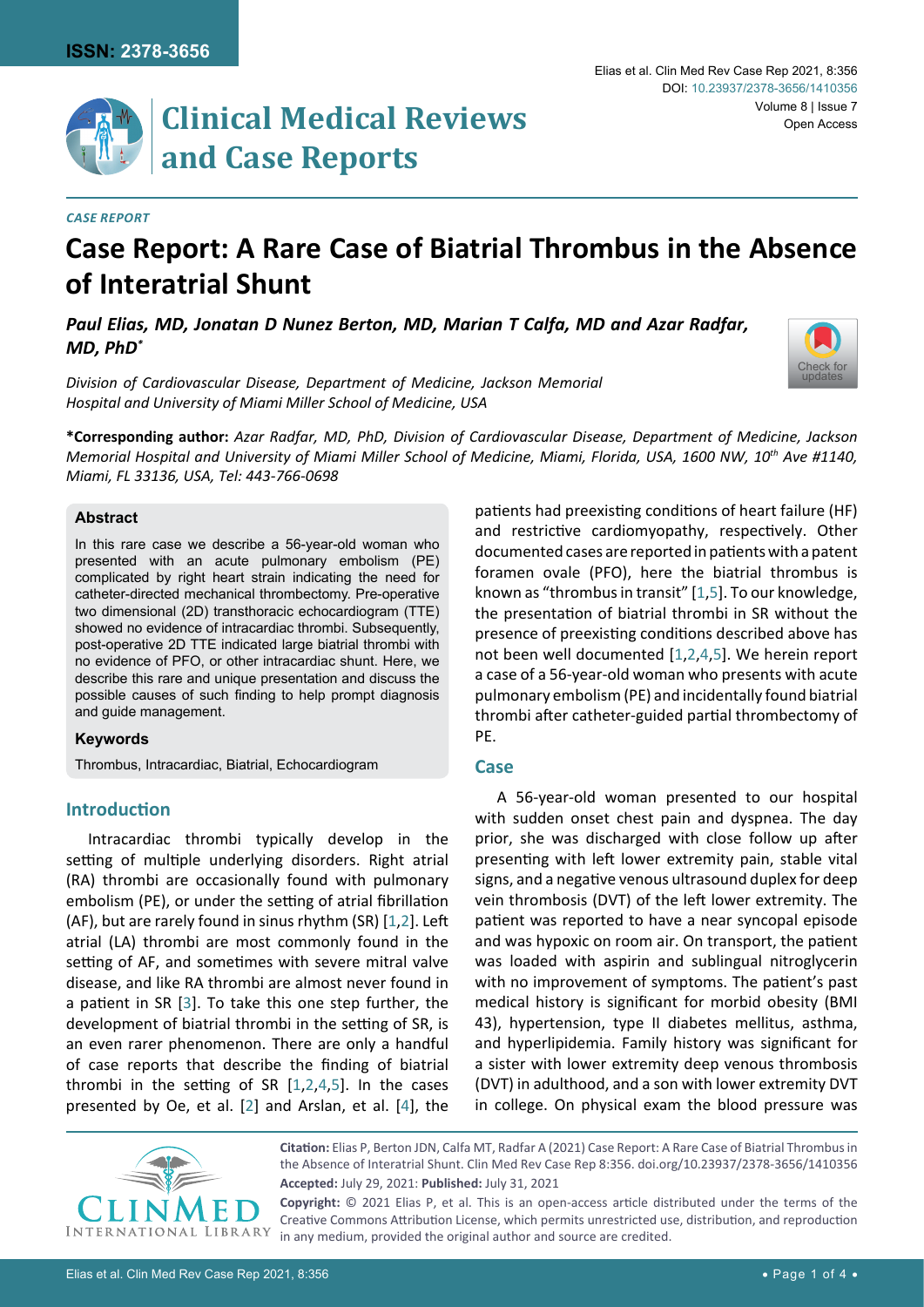<span id="page-1-0"></span>



102/61 mmHg (189/94 mmHg the day prior), and her heart rate was regular at 115 beats/min. The patient was tachypneic with a rate of 24 breaths/min with increased work of breathing saturating 96% with nonrebreather mask. Her lungs were clear to auscultation and no other physical exam findings were present. EKG showed sinus tachycardia with nonspecific ST-T waves changes, and troponin peaked at 0.063 ng/mL. Chest X-ray was unremarkable. In the emergency department, the patient was started on a continuous heparin infusion. A pulmonary embolism protocol computed tomography angiography showed multiple bilateral pulmonary emboli ([Figure 1a\)](#page-1-0). The patient was admitted to the intensive care unit and underwent a transthoracic echocardiogram (TTE) which showed a severely dilated right ventricle ([Figure 1b](#page-1-0)) with associated right ventricular systolic dysfunction. Left ventricular ejection fraction (EF) was preserved at 55%. No intracardiac thrombi were noted. The significant right heart strain prompted mechanic partial thrombectomy of the right lobar pulmonary embolism. Post-procedural TTE showed an echodense  $0.9 \times 1.5$  cm mass in the left atrium that prolapsed into the ventricle during diastole, and an echodense  $1.4 \times 1.7$  cm mass in the right atrium (Figure [1c](#page-1-0) and [Figure 1d](#page-1-0)). A transesophageal echocardiogram (TEE) with bubble study was planned given the presence

of biatrial thrombi and the indication to rule out a PFO. Unfortunately, the hospital course was complicated by acute thrombocytopenia with progressively enlarging bilateral intracardiac thrombi. Platelet count values on admission to the hospital were  $286 \times 109/L$ . Six days after admission the platelet count dropped by > 50% to  $136 \times 109$ /L, and the following day reached nadir at 62  $\times$  109/L. Subsequently, heparin was discontinued, and argatroban was started. Platelet-factor-4 (PF4) antibody test and serotonin release assay were ordered to rule out heparin induced thrombocytopenia (HIT) type 2. They both came back negative in initial and repeat study. The rapid drop in platelet count was a contraindication to TEE, as a result, TTE with bubble study was performed. No evidence of PFO, or any other intracardiac shunt was noted. Cardiac magnetic resonance imaging was done for further evaluation of progressing bilateral atrial thrombi, and to again look for a possible interatrial shunt. Again, there was no evidence of PFO. The patient ultimately recovered with no major complications and was discharged on lifelong anticoagulation therapy. A workup for systemic hypercoagulability was performed in the outpatient setting.

### **Follow-Up**

Work up for inherited thrombophilia was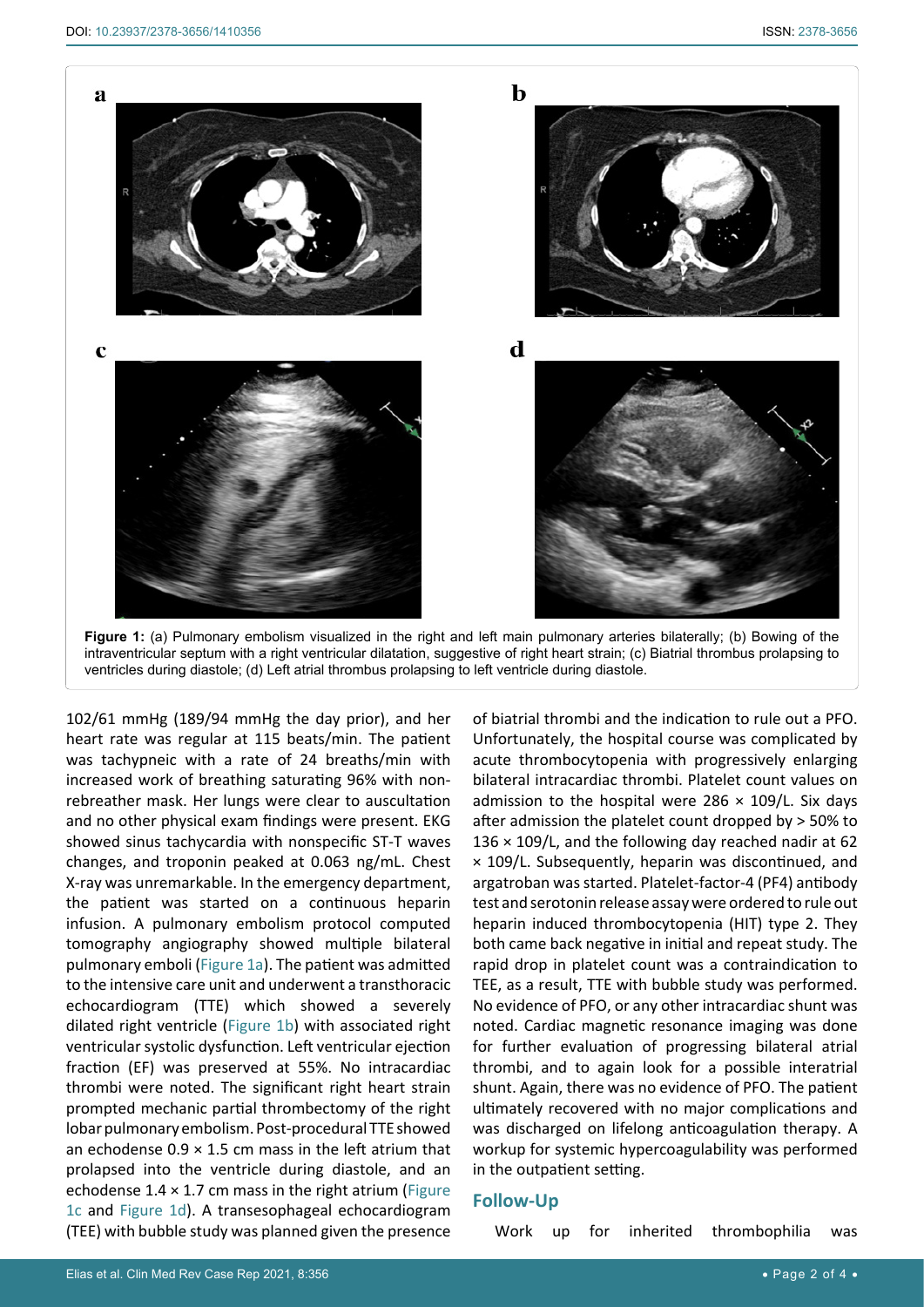performed given the clinical dilemma described above. Hypercoagulable studies demonstrated Factor V Leiden wild type and Prothrombin 20210 wild type. Studies for Antithrombin III Deficiency and Lupus Anticoagulant Panel (including Antiphospholipid and Lupus Anticoagulant Antibodies) were negative. Protein C and S deficiency testing were done as would not be valuable in the setting of long-term warfarin use. Follow up 2D TTE showed no evidence of intracardiac thrombi, showing complete resolution of previous findings.

### **Discussion**

Atrial thrombi are most commonly detected in association with atrial arrythmias, with AF being the most common type [[3,](#page-3-4)[6](#page-3-8)]. When a patient presents with an atrial thrombus, while in SR, the etiology of this finding must be further investigated. While the presence of the RA thrombi in the setting of submassive PE (defined as hemodynamic stability with right heart strain), is an occasional finding (although more common in massive PE defined as hemodynamic instability plus right heart strain), it is the concomitant LA thrombus that has created this clinical dilemma [[1](#page-3-0)].

A shunt between the venous and arterial system, or RA to LA, known as paradoxical emobli, is a possibility for the patient's findings. The most common transatrial shunt is a PFO, which is found in about 25% of patients [[1](#page-3-0)]. Other less common causes of shunts are extracardiac arteriovenous connections, like a patent ductus arteriosus or pulmonary arteriovenous fistula [[7](#page-3-9)]. While a thorough workup for PFO or other atrial septal defect (ASD) showed no evidence of trans-atrial septal flow, it is possible that the thrombi are occluding any previously patent orifice.

When a PFO is not present, other less common causes of LA thrombus in SR needs to be investigated. According to Agmon, et al. [[3\]](#page-3-4), there are three high-risk features for LA thrombus in patients with SR; significant left ventricular dysfunction (EF < 30%), aortic or mitral valve disease, or a previous history of AF. These specific cardiac abnormalities were not present in our patient.

To add to the mystery, it was not until after PE intervention, did the biatrial thrombi present. While it was possible the developing thrombi were missed on initial 2D TTE, the etiology of LA thrombus was still not explained. However, detection of intracardiac thrombi with acute PE, does complicate management, as there is increased risk for systemic embolization of LA thrombus when undergoing catheter-based mechanical thrombectomy [[8](#page-3-10)]. In our patient, who was on continuous parenteral anticoagulant therapy since diagnosis of PE, the FlowTriever20 was used, which is a catheter-based mechanical thrombectomy device. Although no complications were noted during the procedure, it is possible that a trans-atrial shunt was created, or PE retrieval resulted in distal embolization.

With the assumption that a PFO or other ASD, was in fact not present, and the findings of this case were not a complication of the PE catheter-directed thrombectomy, the investigation needed to explore other explanations such as hypercoagulability disorders. The first plausible cause would be cancer related hypercoagulability of both the arterial and venous system. The patient reported that she was up-to-date on cancer screening. Primary work-up for major malignancies were negative. Given her age, risk factors, and overall clinical picture an occult malignancy presenting with PE and intracardiac thrombi could not be absolutely ruled out. The patient was admitted to our hospital in July 2020 in the middle of COVID-19 surge, when we had about 500 COVID-19 admitted patients in our hospital limiting our thorough diagnostic work-up. Moreover, no malignancy-related signs and symptom noted later during one-year followup.

The next possible explanation, although already worked up during the hospital course, was HIT type 2. Intracardiac thrombi presenting with HIT is a rare phenomenon reported in a few cases [[9](#page-3-5)]. In a case report by Ahmad, et al. [[9](#page-3-5)], the group describes a patient with HIT type 2 who developed multiple intracardiac thrombi. Similar to our case, the thrombi were present in both the RA and LA. The study reported that the increased RA pressures forced the thrombus to protrude through a closed interatrial septal orifice. While it seems like a plausible explanation for our case, a negative work up argues against it. The ELISA test for PF4-heparin antibodies and serotonin release assay were both negative, and the chances of our mysterious findings being a result of a false negative test on two studies was almost zero.

Lastly, the need to work up other hypercoagulable causes, such as congenital thrombophilias was important given the positive family history. Although the patient denied any prior history of thromboembolism, she reported a sister and son with unprovoked DVTs at a young age. Her workup so far has been negative for the most commonly inherited thrombophilia disorders, Factor V Leiden mutation and Prothrombin G20210A mutation [[10](#page-3-6)]. These mutations although commonly present with unprovoked DVT and PE, rarely present with intracardiac thrombi [[10](#page-3-6)]. When they do it is typically right sided intracardiac thrombi [[10\]](#page-3-6). Antiphospholipid Syndrome (APS) has been reported to consist of both arterial and venous thrombosis. Although intracardiac thrombi are rare with APS, thrombus formation has been described in every cardiac chamber [[11](#page-3-7)]. While all studies (e.g., Lupus Anticoagulant Panel) were so far negative, determining the exact inherited thrombophilia mutation could contribute to solving this clinical mystery. However, hypercoagulable workup did not change clinical management. The presented case will most likely require lifelong anticoagulation therapy